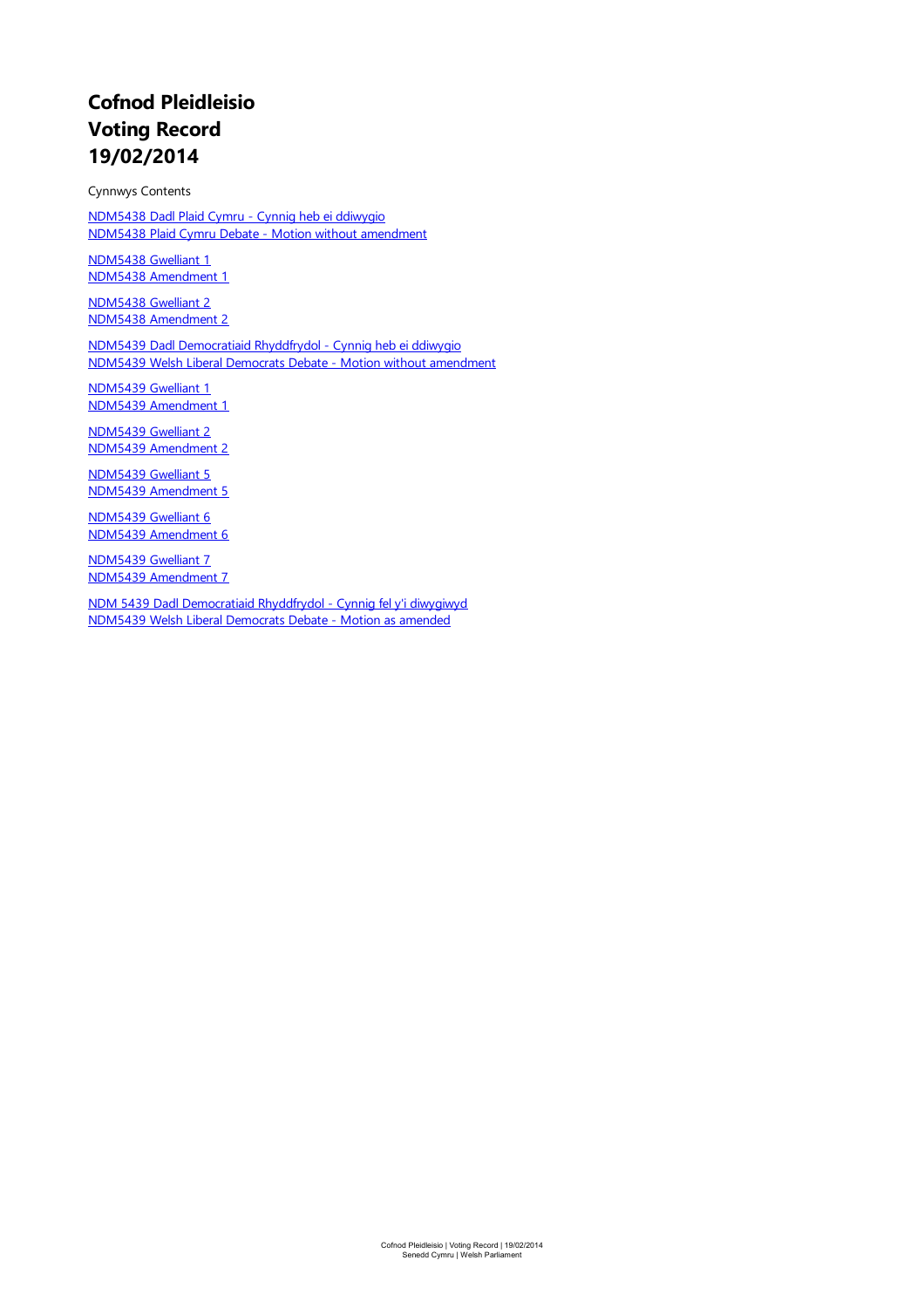# <span id="page-1-0"></span>NDM5438 Dadl Plaid Cymru - Cynnig heb ei ddiwygio NDM5438 Plaid Cymru Debate- Motion withoutamendment

#### *Gwrthodwyd y cynnig Motion not agreed*

| O blaid / For: 10              | Yn erbyn / Against: 43 | Ymatal / Abstain: 0 |
|--------------------------------|------------------------|---------------------|
| Rhun ap Iorwerth               | Leighton Andrews       |                     |
| Jocelyn Davies                 | Mick Antoniw           |                     |
| Yr Arglwydd / Lord Elis-Thomas | Mohammad Asghar        |                     |
| Llyr Gruffydd                  | Peter Black            |                     |
| Bethan Jenkins                 | Angela Burns           |                     |
| Alun Ffred Jones               | Christine Chapman      |                     |
| Elin Jones                     | Jeff Cuthbert          |                     |
| Rhodri Glyn Thomas             | Alun Davies            |                     |
| Simon Thomas                   | Andrew R.T. Davies     |                     |
| Lindsay Whittle                | <b>Byron Davies</b>    |                     |
|                                | Keith Davies           |                     |
|                                | Paul Davies            |                     |
|                                | Mark Drakeford         |                     |
|                                | Rebecca Evans          |                     |
|                                | Janet Finch-Saunders   |                     |
|                                | Russell George         |                     |
|                                | Vaughan Gething        |                     |
|                                | William Graham         |                     |
|                                | Janice Gregory         |                     |
|                                | John Griffiths         |                     |
|                                | Lesley Griffiths       |                     |
|                                | Edwina Hart            |                     |
|                                | Mike Hedges            |                     |
|                                | Jane Hutt              |                     |
|                                | Mark Isherwood         |                     |
|                                | Julie James            |                     |
|                                | Ann Jones              |                     |
|                                | Carwyn Jones           |                     |
|                                | Huw Lewis              |                     |
|                                | Darren Millar          |                     |
|                                | Julie Morgan           |                     |
|                                | Lynne Neagle           |                     |
|                                | <b>Eluned Parrott</b>  |                     |
|                                | William Powell         |                     |
|                                | Gwyn R. Price          |                     |
|                                | Nick Ramsay            |                     |
|                                | Jenny Rathbone         |                     |
|                                | Aled Roberts           |                     |
|                                | Carl Sargeant          |                     |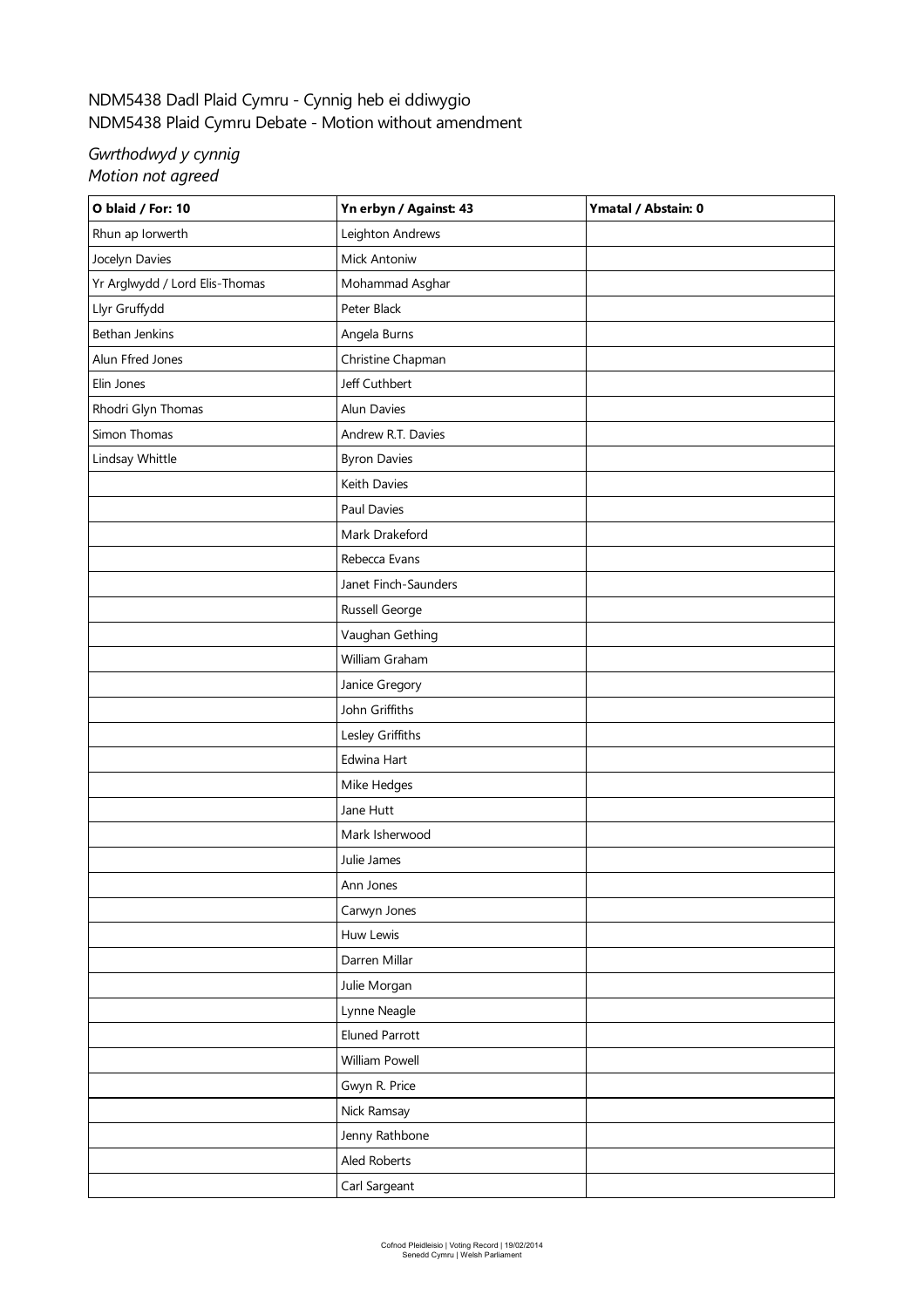| Kenneth Skates         |  |
|------------------------|--|
| Gwenda Thomas          |  |
| Joyce Watson           |  |
| <b>Kirsty Williams</b> |  |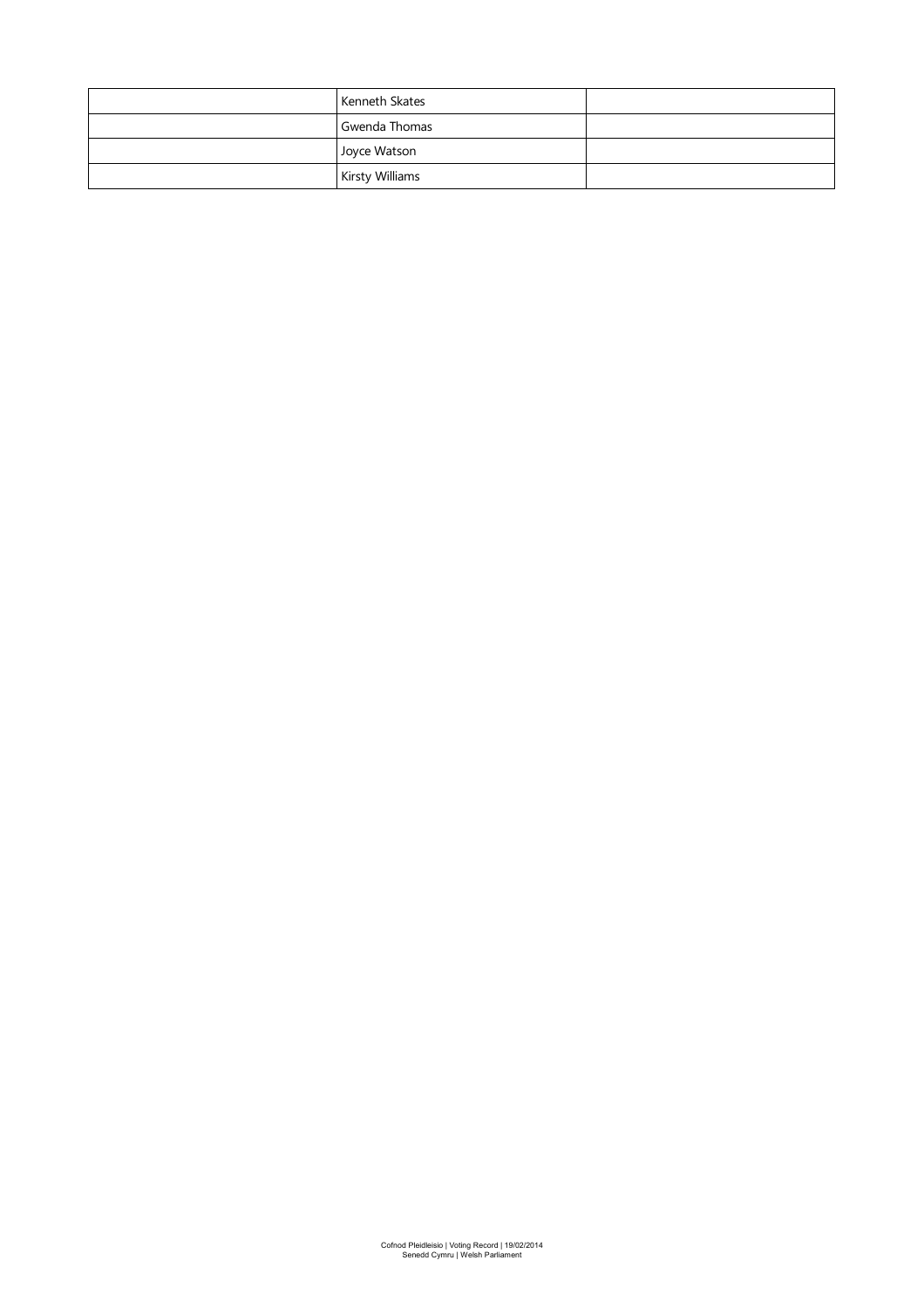#### <span id="page-3-0"></span>NDM5438 Gwelliant 1 NDM5438 Amendment 1

## *Gwrthodwyd y gwelliant Amendment not agreed*

| O blaid / For: 27              | Yn erbyn / Against: 28                             | Ymatal / Abstain: 0 |
|--------------------------------|----------------------------------------------------|---------------------|
| Rhun ap Iorwerth               | Leighton Andrews                                   |                     |
| Mohammad Asghar                | Mick Antoniw                                       |                     |
| Peter Black                    | Christine Chapman                                  |                     |
| Angela Burns                   | Jeff Cuthbert                                      |                     |
| Andrew R.T. Davies             | Alun Davies                                        |                     |
| <b>Byron Davies</b>            | Keith Davies                                       |                     |
| Jocelyn Davies                 | Mark Drakeford                                     |                     |
| Paul Davies                    | Rebecca Evans                                      |                     |
| <b>Suzy Davies</b>             | Vaughan Gething                                    |                     |
| Yr Arglwydd / Lord Elis-Thomas | Janice Gregory                                     |                     |
| Janet Finch-Saunders           | John Griffiths                                     |                     |
| Russell George                 | Lesley Griffiths                                   |                     |
| William Graham                 | Edwina Hart                                        |                     |
| Llyr Gruffydd                  | Mike Hedges                                        |                     |
| Mark Isherwood                 | Jane Hutt                                          |                     |
| Bethan Jenkins                 | Julie James                                        |                     |
| Alun Ffred Jones               | Ann Jones                                          |                     |
| Elin Jones                     | Carwyn Jones                                       |                     |
| Darren Millar                  | Huw Lewis                                          |                     |
| <b>Eluned Parrott</b>          | Julie Morgan                                       |                     |
| William Powell                 | Lynne Neagle                                       |                     |
| Nick Ramsay                    | Gwyn R. Price                                      |                     |
| <b>Aled Roberts</b>            | Jenny Rathbone                                     |                     |
| Rhodri Glyn Thomas             | Carl Sargeant                                      |                     |
| Simon Thomas                   | Kenneth Skates                                     |                     |
| Lindsay Whittle                | Gwenda Thomas                                      |                     |
| Kirsty Williams                | Joyce Watson                                       |                     |
|                                | Y Dirprwy Lywydd / The Deputy Presiding<br>Officer |                     |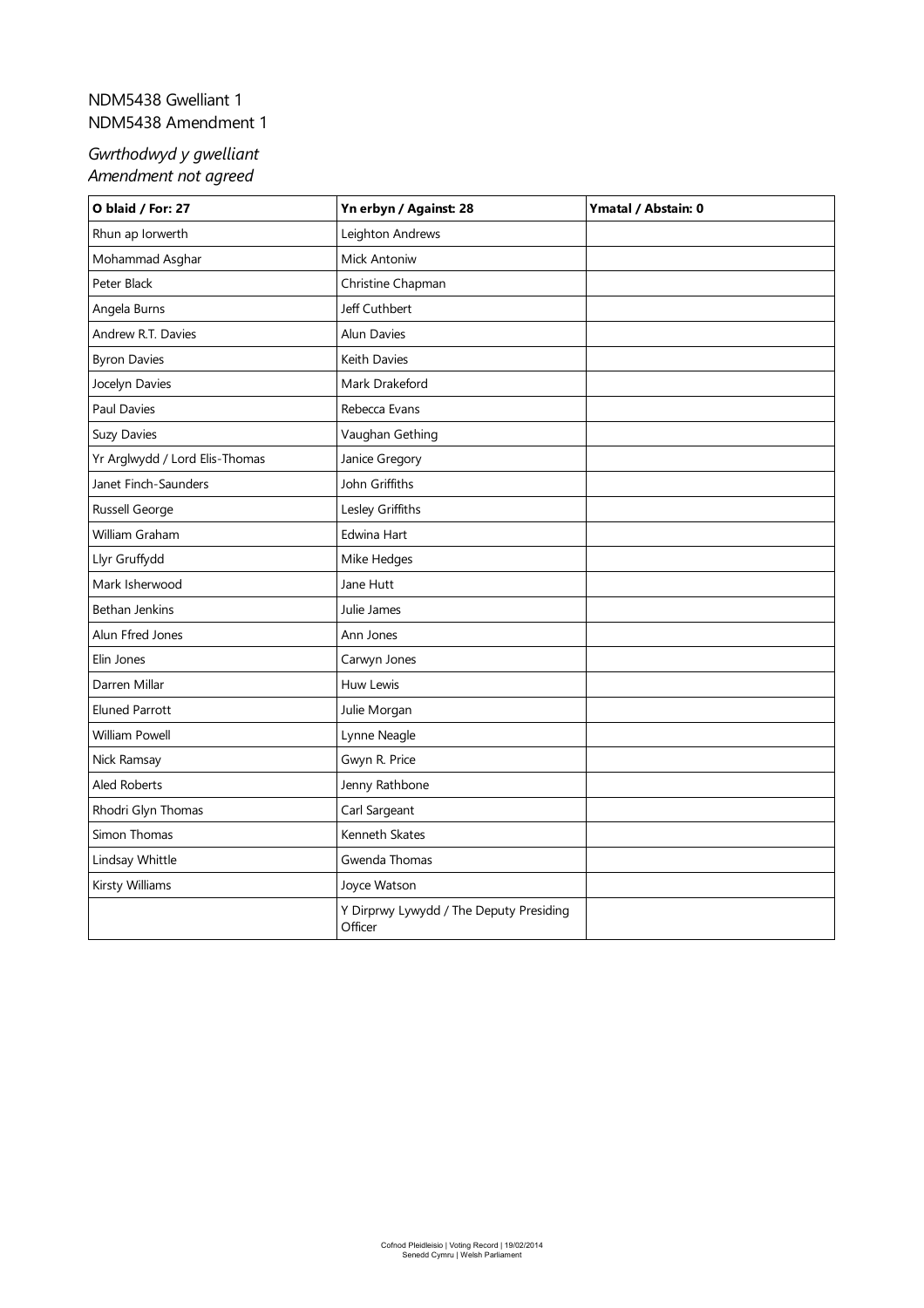## <span id="page-4-0"></span>NDM5438 Gwelliant 2 NDM5438 Amendment 2

## *Gwrthodwyd y gwelliant Amendment not agreed*

| O blaid / For: 26              | Yn erbyn / Against: 27 | Ymatal / Abstain: 1 |
|--------------------------------|------------------------|---------------------|
| Rhun ap Iorwerth               | Leighton Andrews       | Peter Black         |
| Mohammad Asghar                | Mick Antoniw           |                     |
| Angela Burns                   | Christine Chapman      |                     |
| Andrew R.T. Davies             | Jeff Cuthbert          |                     |
| <b>Byron Davies</b>            | Alun Davies            |                     |
| Jocelyn Davies                 | Keith Davies           |                     |
| <b>Paul Davies</b>             | Mark Drakeford         |                     |
| <b>Suzy Davies</b>             | Rebecca Evans          |                     |
| Yr Arglwydd / Lord Elis-Thomas | Vaughan Gething        |                     |
| Janet Finch-Saunders           | Janice Gregory         |                     |
| Russell George                 | John Griffiths         |                     |
| William Graham                 | Lesley Griffiths       |                     |
| Llyr Gruffydd                  | Edwina Hart            |                     |
| Mark Isherwood                 | Mike Hedges            |                     |
| <b>Bethan Jenkins</b>          | Jane Hutt              |                     |
| Alun Ffred Jones               | Julie James            |                     |
| Elin Jones                     | Ann Jones              |                     |
| Darren Millar                  | Carwyn Jones           |                     |
| <b>Eluned Parrott</b>          | Huw Lewis              |                     |
| <b>William Powell</b>          | Julie Morgan           |                     |
| Nick Ramsay                    | Lynne Neagle           |                     |
| Aled Roberts                   | Gwyn R. Price          |                     |
| Rhodri Glyn Thomas             | Jenny Rathbone         |                     |
| Simon Thomas                   | Carl Sargeant          |                     |
| Lindsay Whittle                | Kenneth Skates         |                     |
| Kirsty Williams                | Gwenda Thomas          |                     |
|                                | Joyce Watson           |                     |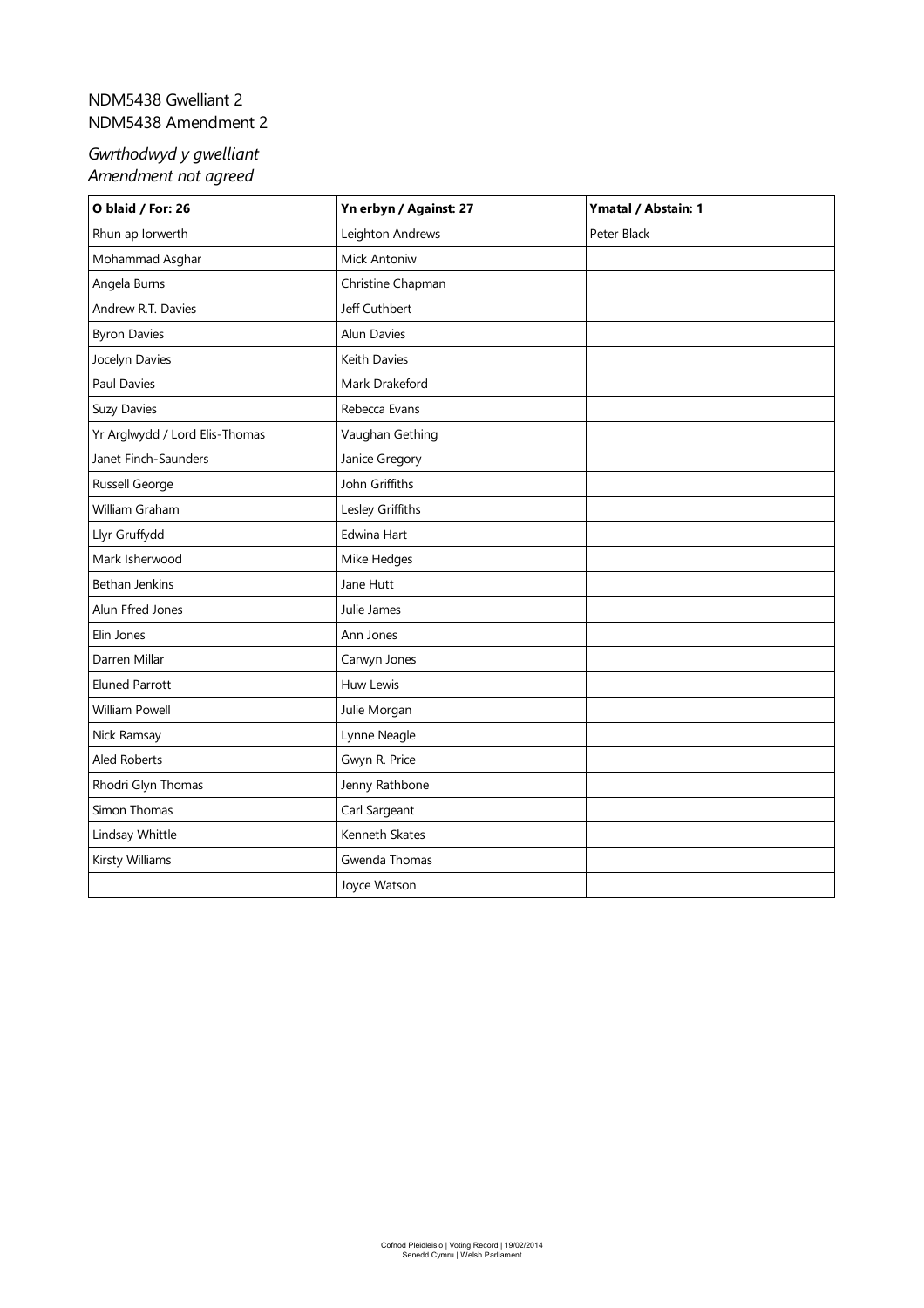# <span id="page-5-0"></span>NDM5439 Dadl Democratiaid Rhyddfrydol - Cynnig heb ei ddiwygio NDM5439 Welsh Liberal Democrats Debate- Motion withoutamendment

#### *Gwrthodwyd y cynnig Motion not agreed*

| O blaid / For: 16     | Yn erbyn / Against: 38         | Ymatal / Abstain: 0 |
|-----------------------|--------------------------------|---------------------|
| Mohammad Asghar       | Leighton Andrews               |                     |
| Peter Black           | Mick Antoniw                   |                     |
| Angela Burns          | Rhun ap Iorwerth               |                     |
| Andrew R.T. Davies    | Christine Chapman              |                     |
| <b>Byron Davies</b>   | Jeff Cuthbert                  |                     |
| Paul Davies           | Alun Davies                    |                     |
| <b>Suzy Davies</b>    | Jocelyn Davies                 |                     |
| Janet Finch-Saunders  | Keith Davies                   |                     |
| Russell George        | Mark Drakeford                 |                     |
| William Graham        | Yr Arglwydd / Lord Elis-Thomas |                     |
| Darren Millar         | Rebecca Evans                  |                     |
| <b>Eluned Parrott</b> | Vaughan Gething                |                     |
| William Powell        | Janice Gregory                 |                     |
| Nick Ramsay           | John Griffiths                 |                     |
| Aled Roberts          | Lesley Griffiths               |                     |
| Kirsty Williams       | Llyr Gruffydd                  |                     |
|                       | Edwina Hart                    |                     |
|                       | Mike Hedges                    |                     |
|                       | Jane Hutt                      |                     |
|                       | Mark Isherwood                 |                     |
|                       | Julie James                    |                     |
|                       | Bethan Jenkins                 |                     |
|                       | Alun Ffred Jones               |                     |
|                       | Ann Jones                      |                     |
|                       | Carwyn Jones                   |                     |
|                       | Elin Jones                     |                     |
|                       | Huw Lewis                      |                     |
|                       | Julie Morgan                   |                     |
|                       | Lynne Neagle                   |                     |
|                       | Gwyn R. Price                  |                     |
|                       | Jenny Rathbone                 |                     |
|                       | Carl Sargeant                  |                     |
|                       | Kenneth Skates                 |                     |
|                       | Gwenda Thomas                  |                     |
|                       | Rhodri Glyn Thomas             |                     |
|                       | Simon Thomas                   |                     |
|                       | Joyce Watson                   |                     |
|                       | Lindsay Whittle                |                     |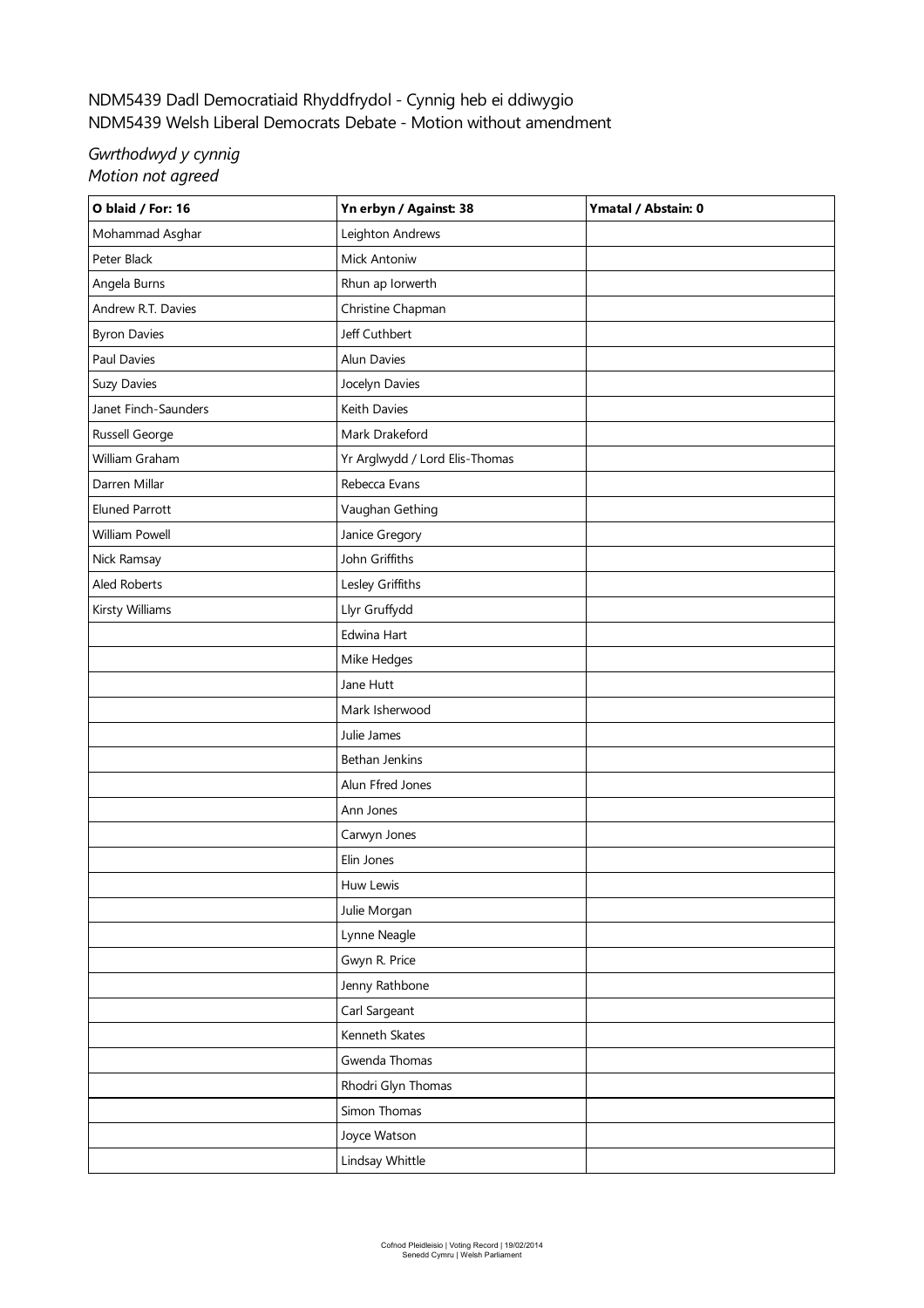# <span id="page-6-0"></span>NDM5439 Gwelliant 1 NDM5439 Amendment 1

| O blaid / For: 37              | Yn erbyn / Against: 17 | Ymatal / Abstain: 0 |
|--------------------------------|------------------------|---------------------|
| Leighton Andrews               | Mohammad Asghar        |                     |
| Mick Antoniw                   | Peter Black            |                     |
| Rhun ap Iorwerth               | Angela Burns           |                     |
| Christine Chapman              | Andrew R.T. Davies     |                     |
| Jeff Cuthbert                  | <b>Byron Davies</b>    |                     |
| Alun Davies                    | Paul Davies            |                     |
| Jocelyn Davies                 | Suzy Davies            |                     |
| Keith Davies                   | Janet Finch-Saunders   |                     |
| Mark Drakeford                 | Russell George         |                     |
| Yr Arglwydd / Lord Elis-Thomas | William Graham         |                     |
| Rebecca Evans                  | Mark Isherwood         |                     |
| Vaughan Gething                | Darren Millar          |                     |
| Janice Gregory                 | <b>Eluned Parrott</b>  |                     |
| John Griffiths                 | William Powell         |                     |
| Lesley Griffiths               | Nick Ramsay            |                     |
| Llyr Gruffydd                  | Aled Roberts           |                     |
| Edwina Hart                    | Kirsty Williams        |                     |
| Mike Hedges                    |                        |                     |
| Jane Hutt                      |                        |                     |
| Julie James                    |                        |                     |
| Bethan Jenkins                 |                        |                     |
| Alun Ffred Jones               |                        |                     |
| Ann Jones                      |                        |                     |
| Carwyn Jones                   |                        |                     |
| Elin Jones                     |                        |                     |
| Huw Lewis                      |                        |                     |
| Julie Morgan                   |                        |                     |
| Lynne Neagle                   |                        |                     |
| Gwyn R. Price                  |                        |                     |
| Jenny Rathbone                 |                        |                     |
| Carl Sargeant                  |                        |                     |
| Kenneth Skates                 |                        |                     |
| Gwenda Thomas                  |                        |                     |
| Rhodri Glyn Thomas             |                        |                     |
| Simon Thomas                   |                        |                     |
| Joyce Watson                   |                        |                     |
| Lindsay Whittle                |                        |                     |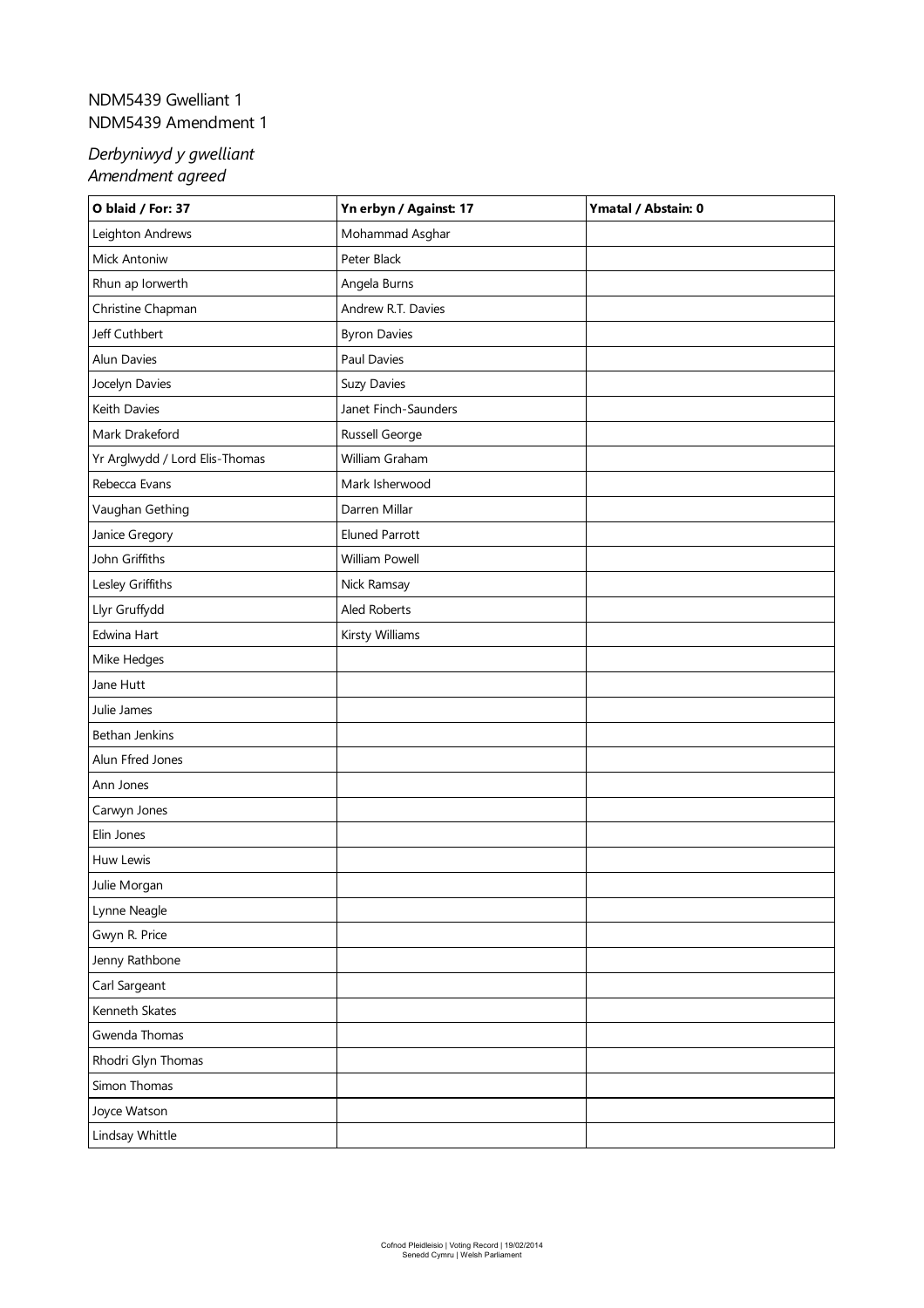## <span id="page-7-0"></span>NDM5439 Gwelliant 2 NDM5439 Amendment 2

| O blaid / For: 27   | Yn erbyn / Against: 17 | Ymatal / Abstain: 10           |
|---------------------|------------------------|--------------------------------|
| Leighton Andrews    | Mohammad Asghar        | Rhun ap Iorwerth               |
| <b>Mick Antoniw</b> | Peter Black            | Jocelyn Davies                 |
| Christine Chapman   | Angela Burns           | Yr Arglwydd / Lord Elis-Thomas |
| Jeff Cuthbert       | Andrew R.T. Davies     | Llyr Gruffydd                  |
| <b>Alun Davies</b>  | <b>Byron Davies</b>    | <b>Bethan Jenkins</b>          |
| Keith Davies        | Paul Davies            | Alun Ffred Jones               |
| Mark Drakeford      | Suzy Davies            | Elin Jones                     |
| Rebecca Evans       | Janet Finch-Saunders   | Rhodri Glyn Thomas             |
| Vaughan Gething     | Russell George         | Simon Thomas                   |
| Janice Gregory      | William Graham         | Lindsay Whittle                |
| John Griffiths      | Mark Isherwood         |                                |
| Lesley Griffiths    | Darren Millar          |                                |
| Edwina Hart         | <b>Eluned Parrott</b>  |                                |
| Mike Hedges         | <b>William Powell</b>  |                                |
| Jane Hutt           | Nick Ramsay            |                                |
| Julie James         | Aled Roberts           |                                |
| Ann Jones           | Kirsty Williams        |                                |
| Carwyn Jones        |                        |                                |
| Huw Lewis           |                        |                                |
| Julie Morgan        |                        |                                |
| Lynne Neagle        |                        |                                |
| Gwyn R. Price       |                        |                                |
| Jenny Rathbone      |                        |                                |
| Carl Sargeant       |                        |                                |
| Kenneth Skates      |                        |                                |
| Gwenda Thomas       |                        |                                |
| Joyce Watson        |                        |                                |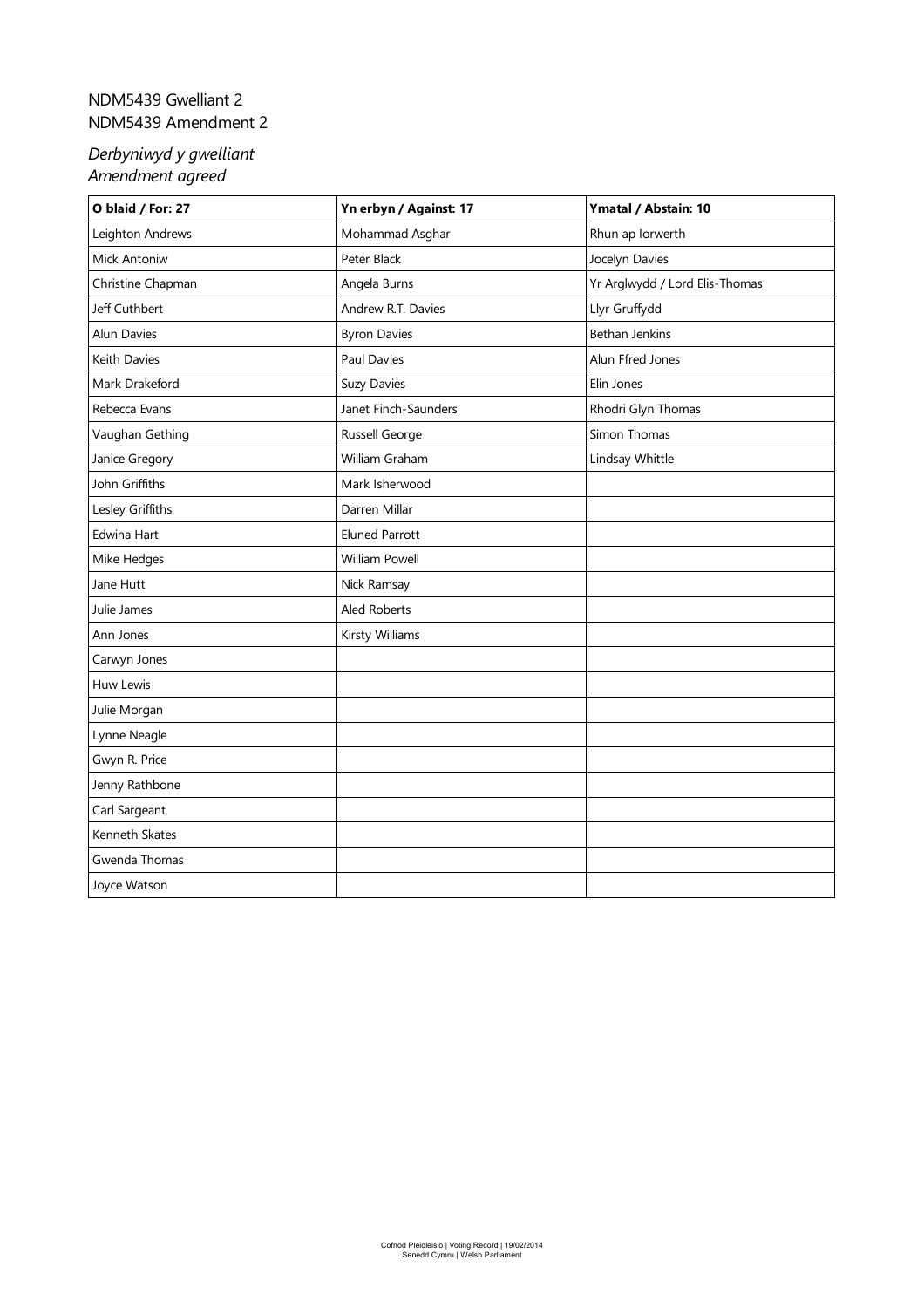## <span id="page-8-0"></span>NDM5439 Gwelliant 5 NDM5439 Amendment 5

| O blaid / For: 37              | Yn erbyn / Against: 17 | Ymatal / Abstain: 0 |
|--------------------------------|------------------------|---------------------|
| Leighton Andrews               | Mohammad Asghar        |                     |
| Mick Antoniw                   | Peter Black            |                     |
| Rhun ap Iorwerth               | Angela Burns           |                     |
| Christine Chapman              | Andrew R.T. Davies     |                     |
| Jeff Cuthbert                  | <b>Byron Davies</b>    |                     |
| Alun Davies                    | Paul Davies            |                     |
| Jocelyn Davies                 | Suzy Davies            |                     |
| Keith Davies                   | Janet Finch-Saunders   |                     |
| Mark Drakeford                 | Russell George         |                     |
| Yr Arglwydd / Lord Elis-Thomas | William Graham         |                     |
| Rebecca Evans                  | Mark Isherwood         |                     |
| Vaughan Gething                | Darren Millar          |                     |
| Janice Gregory                 | <b>Eluned Parrott</b>  |                     |
| John Griffiths                 | William Powell         |                     |
| Lesley Griffiths               | Nick Ramsay            |                     |
| Llyr Gruffydd                  | Aled Roberts           |                     |
| Edwina Hart                    | Kirsty Williams        |                     |
| Mike Hedges                    |                        |                     |
| Jane Hutt                      |                        |                     |
| Julie James                    |                        |                     |
| Bethan Jenkins                 |                        |                     |
| Alun Ffred Jones               |                        |                     |
| Ann Jones                      |                        |                     |
| Carwyn Jones                   |                        |                     |
| Elin Jones                     |                        |                     |
| Huw Lewis                      |                        |                     |
| Julie Morgan                   |                        |                     |
| Lynne Neagle                   |                        |                     |
| Gwyn R. Price                  |                        |                     |
| Jenny Rathbone                 |                        |                     |
| Carl Sargeant                  |                        |                     |
| Kenneth Skates                 |                        |                     |
| Gwenda Thomas                  |                        |                     |
| Rhodri Glyn Thomas             |                        |                     |
| Simon Thomas                   |                        |                     |
| Joyce Watson                   |                        |                     |
| Lindsay Whittle                |                        |                     |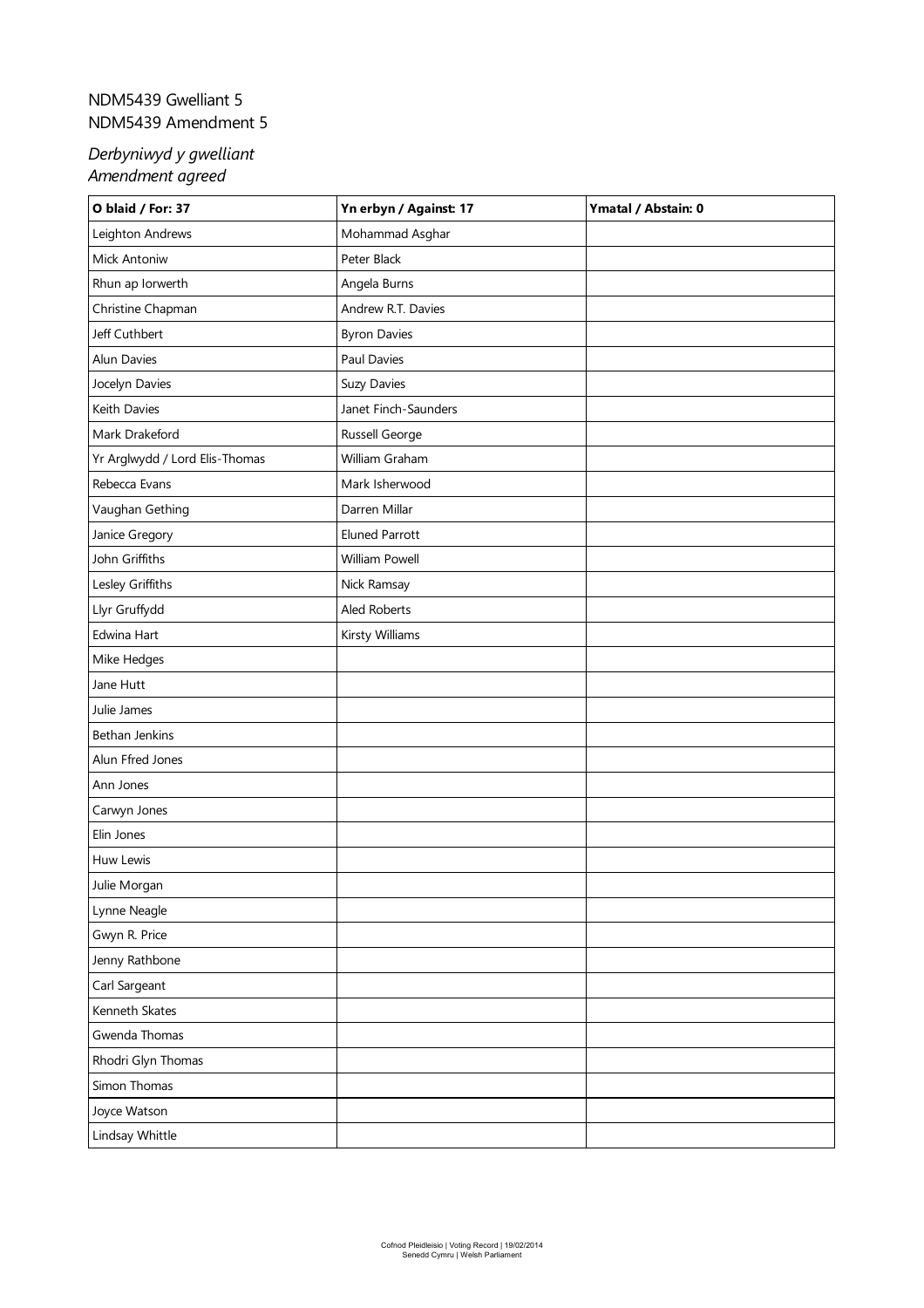## <span id="page-9-0"></span>NDM5439 Gwelliant 6 NDM5439 Amendment 6

| O blaid / For: 37              | Yn erbyn / Against: 17 | Ymatal / Abstain: 0 |
|--------------------------------|------------------------|---------------------|
| Leighton Andrews               | Mohammad Asghar        |                     |
| Mick Antoniw                   | Peter Black            |                     |
| Rhun ap Iorwerth               | Angela Burns           |                     |
| Christine Chapman              | Andrew R.T. Davies     |                     |
| Jeff Cuthbert                  | <b>Byron Davies</b>    |                     |
| Alun Davies                    | Paul Davies            |                     |
| Jocelyn Davies                 | Suzy Davies            |                     |
| Keith Davies                   | Janet Finch-Saunders   |                     |
| Mark Drakeford                 | Russell George         |                     |
| Yr Arglwydd / Lord Elis-Thomas | William Graham         |                     |
| Rebecca Evans                  | Mark Isherwood         |                     |
| Vaughan Gething                | Darren Millar          |                     |
| Janice Gregory                 | <b>Eluned Parrott</b>  |                     |
| John Griffiths                 | William Powell         |                     |
| Lesley Griffiths               | Nick Ramsay            |                     |
| Llyr Gruffydd                  | Aled Roberts           |                     |
| Edwina Hart                    | Kirsty Williams        |                     |
| Mike Hedges                    |                        |                     |
| Jane Hutt                      |                        |                     |
| Julie James                    |                        |                     |
| Bethan Jenkins                 |                        |                     |
| Alun Ffred Jones               |                        |                     |
| Ann Jones                      |                        |                     |
| Carwyn Jones                   |                        |                     |
| Elin Jones                     |                        |                     |
| Huw Lewis                      |                        |                     |
| Julie Morgan                   |                        |                     |
| Lynne Neagle                   |                        |                     |
| Gwyn R. Price                  |                        |                     |
| Jenny Rathbone                 |                        |                     |
| Carl Sargeant                  |                        |                     |
| Kenneth Skates                 |                        |                     |
| Gwenda Thomas                  |                        |                     |
| Rhodri Glyn Thomas             |                        |                     |
| Simon Thomas                   |                        |                     |
| Joyce Watson                   |                        |                     |
| Lindsay Whittle                |                        |                     |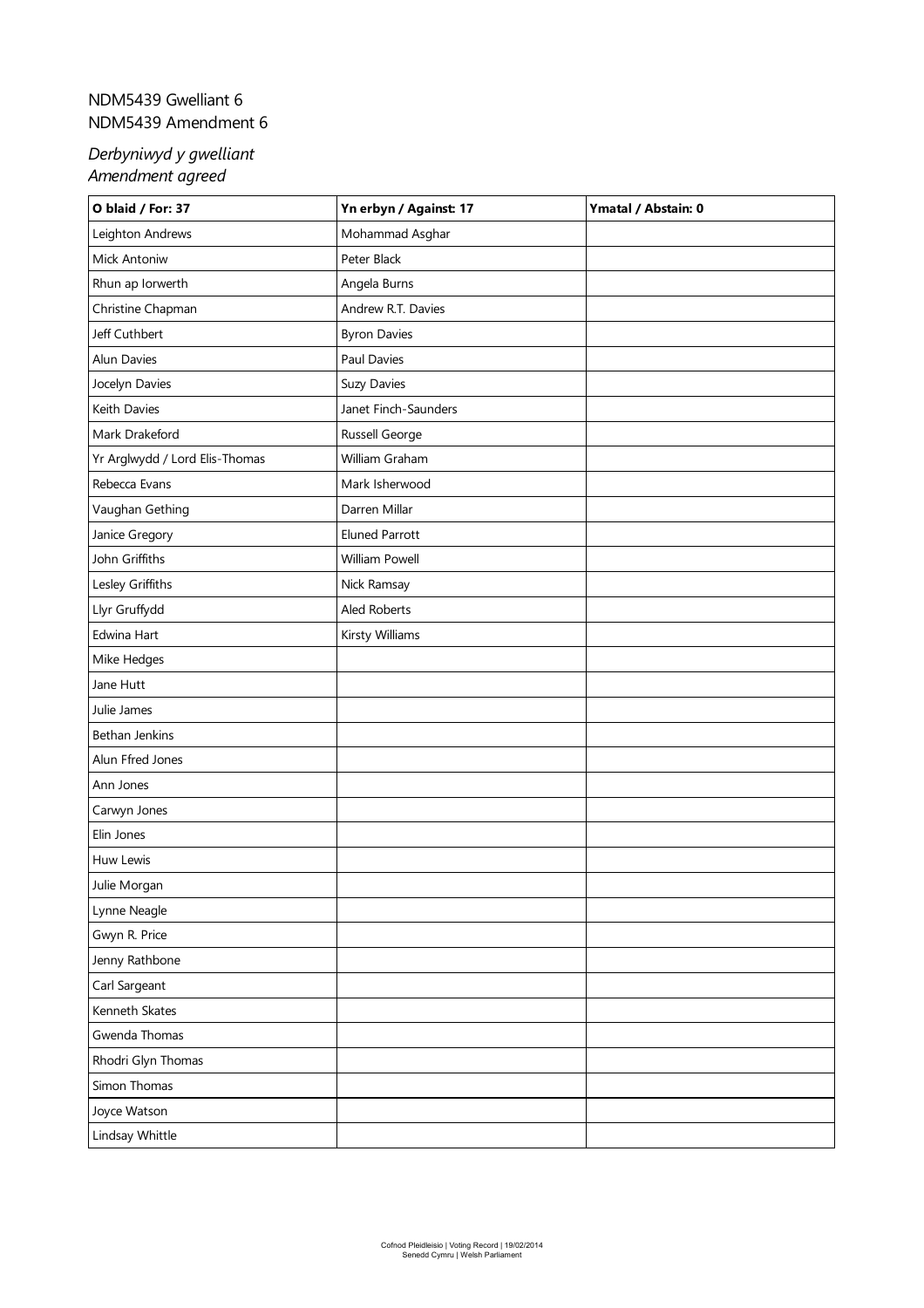# <span id="page-10-0"></span>NDM5439 Gwelliant 7 NDM5439 Amendment 7

| O blaid / For: 49              | Yn erbyn / Against: 5 | Ymatal / Abstain: 0 |
|--------------------------------|-----------------------|---------------------|
| Leighton Andrews               | Peter Black           |                     |
| Mick Antoniw                   | <b>Eluned Parrott</b> |                     |
| Rhun ap Iorwerth               | William Powell        |                     |
| Mohammad Asghar                | Aled Roberts          |                     |
| Angela Burns                   | Kirsty Williams       |                     |
| Christine Chapman              |                       |                     |
| Jeff Cuthbert                  |                       |                     |
| Alun Davies                    |                       |                     |
| Andrew R.T. Davies             |                       |                     |
| <b>Byron Davies</b>            |                       |                     |
| Jocelyn Davies                 |                       |                     |
| Keith Davies                   |                       |                     |
| Paul Davies                    |                       |                     |
| Suzy Davies                    |                       |                     |
| Mark Drakeford                 |                       |                     |
| Yr Arglwydd / Lord Elis-Thomas |                       |                     |
| Rebecca Evans                  |                       |                     |
| Janet Finch-Saunders           |                       |                     |
| Russell George                 |                       |                     |
| Vaughan Gething                |                       |                     |
| William Graham                 |                       |                     |
| Janice Gregory                 |                       |                     |
| John Griffiths                 |                       |                     |
| Lesley Griffiths               |                       |                     |
| Llyr Gruffydd                  |                       |                     |
| Edwina Hart                    |                       |                     |
| Mike Hedges                    |                       |                     |
| Jane Hutt                      |                       |                     |
| Mark Isherwood                 |                       |                     |
| Julie James                    |                       |                     |
| Bethan Jenkins                 |                       |                     |
| Alun Ffred Jones               |                       |                     |
| Ann Jones                      |                       |                     |
| Carwyn Jones                   |                       |                     |
| Elin Jones                     |                       |                     |
| Huw Lewis                      |                       |                     |
| Darren Millar                  |                       |                     |
| Julie Morgan                   |                       |                     |
| Lynne Neagle                   |                       |                     |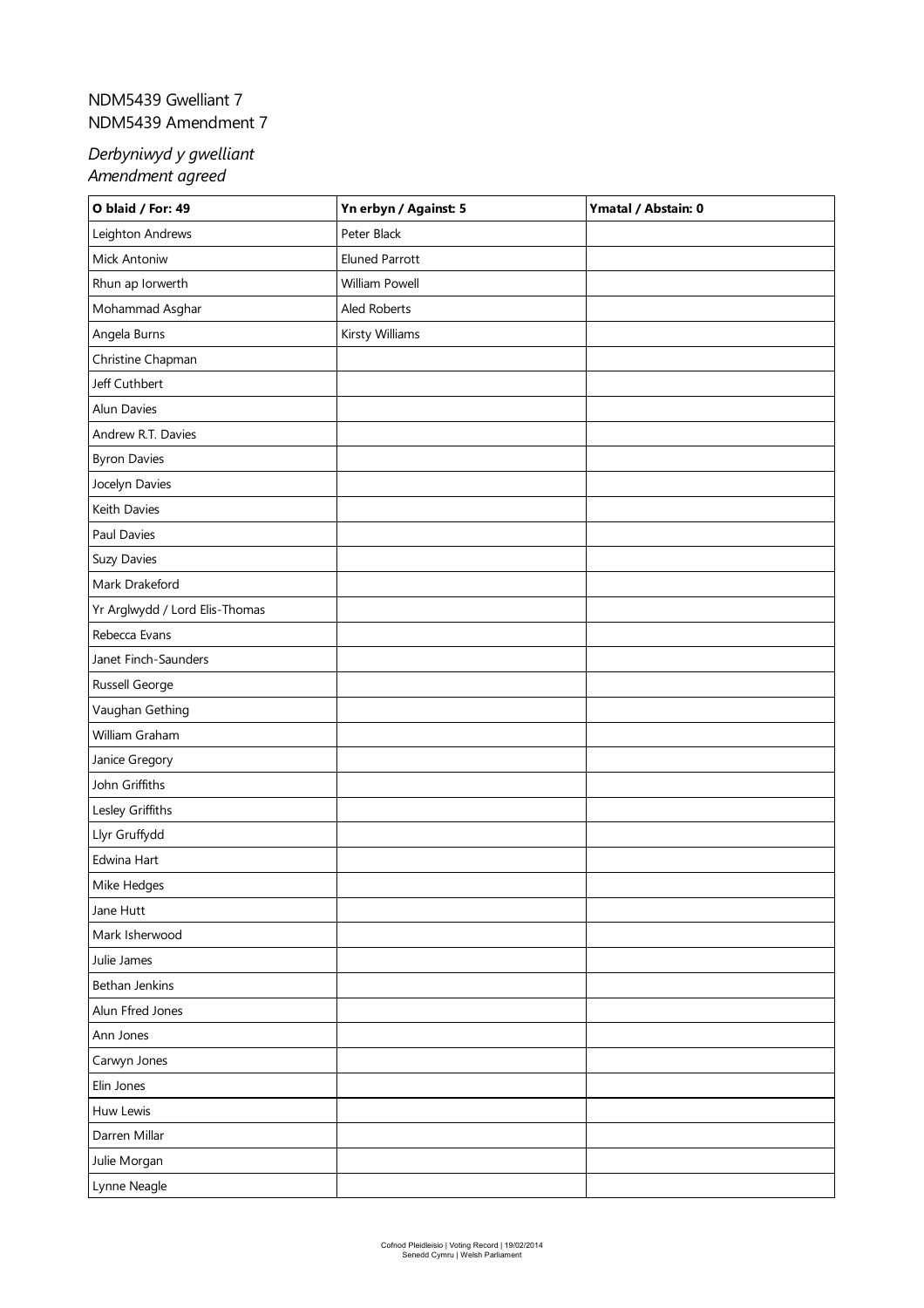| Gwyn R. Price      |  |
|--------------------|--|
| Nick Ramsay        |  |
| Jenny Rathbone     |  |
| Carl Sargeant      |  |
| Kenneth Skates     |  |
| Gwenda Thomas      |  |
| Rhodri Glyn Thomas |  |
| Simon Thomas       |  |
| Joyce Watson       |  |
| Lindsay Whittle    |  |